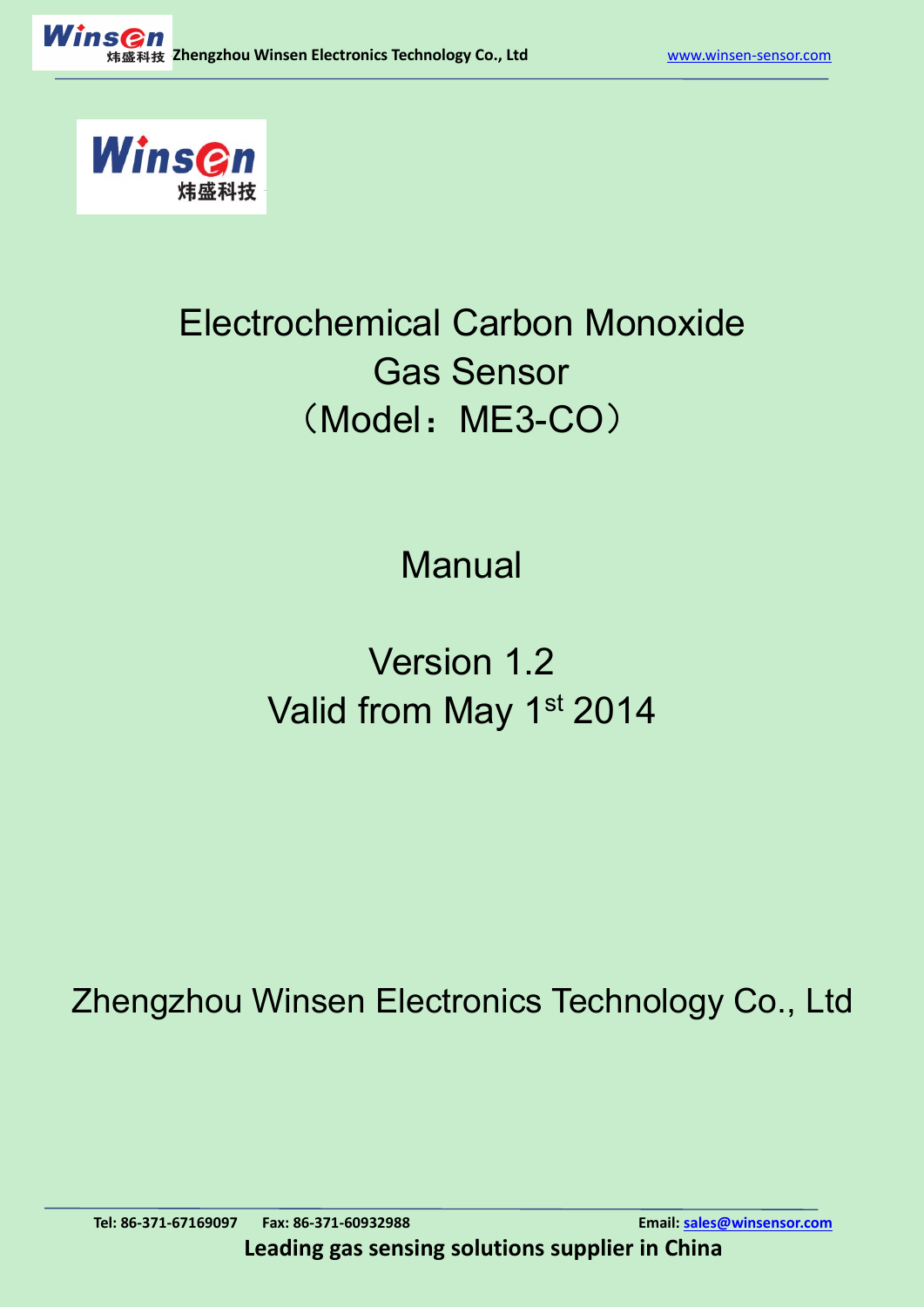### ME3-CO Carbon Monoxide Gas Sensor

ME3-CO electrochemical sensor detect gas concentration by measuring current based on the electrochemical principle, which utilizes the electrochemical oxidation process of target gas on the working electrode inside the electrolytic cell, the current produced in electrochemical reaction of the target gas are in direct proportion with its concentration while following Faraday law, then concentration of the gas could be get by measuring value of current.

### **1.Features**

- \* Low consumption
- \* High precision
- \* High sensitivity
- \* Wide linear range
- \* Good anti-interference ability
- \* Excellent repeatability and stability



### **2 Application**

Widely used in industrial and [environmental](app:ds:environmental) [protectionl](app:ds:protection) fields

### **3. Technical Parameter 4. External dimension**

| Item                                                       | Parameter                                      |      |
|------------------------------------------------------------|------------------------------------------------|------|
| Detection gas                                              | Carbon Monoxide(CO)                            | 95   |
| <b>Measurement Range</b>                                   | $0$ ~1000ppm                                   | R    |
| Max detecting concentration                                | 2000ppm                                        |      |
| Sensitivity                                                | $(0.070 \pm 0.015)$ µA/ppm                     |      |
| <b>Resolution ratio</b>                                    | $0.5$ ppm                                      |      |
| Response time (T <sub>90</sub> )                           | $<$ 20S                                        | 20   |
| <b>Bias voltage</b>                                        | 0 <sub>m</sub>                                 |      |
| Load resistance (recommend)                                | $10\Omega$                                     | 16.4 |
| Repeatability                                              | $<$ 2% output value                            | 0.7  |
| Stability ( / month)                                       | $<$ 5%                                         |      |
| <b>Output Linearity</b>                                    | linear                                         |      |
| Zero drift $(.20^{\circ}\text{C} \sim 40^{\circ}\text{C})$ | 10ppm                                          |      |
| Storage temperature                                        | -20 $^\circ\text{C}\!\sim\!50^\circ\!\text{C}$ | O)   |
| <b>Storage Humidity</b>                                    | 15% $\sim$ 90% RH                              | Øŀ   |
| Pressure range                                             | Standard atmospheric                           |      |
|                                                            | pressure ±10%                                  |      |
| Anticipated using life                                     | 3 years(in air)                                |      |
|                                                            |                                                |      |



**Tel: 86-371-67169097 Fax: 86-371-60932988 Email: [sales@winsensor.com](mailto:sales@winsensor.com)**

**Leading gas sensing solutions supplier in China**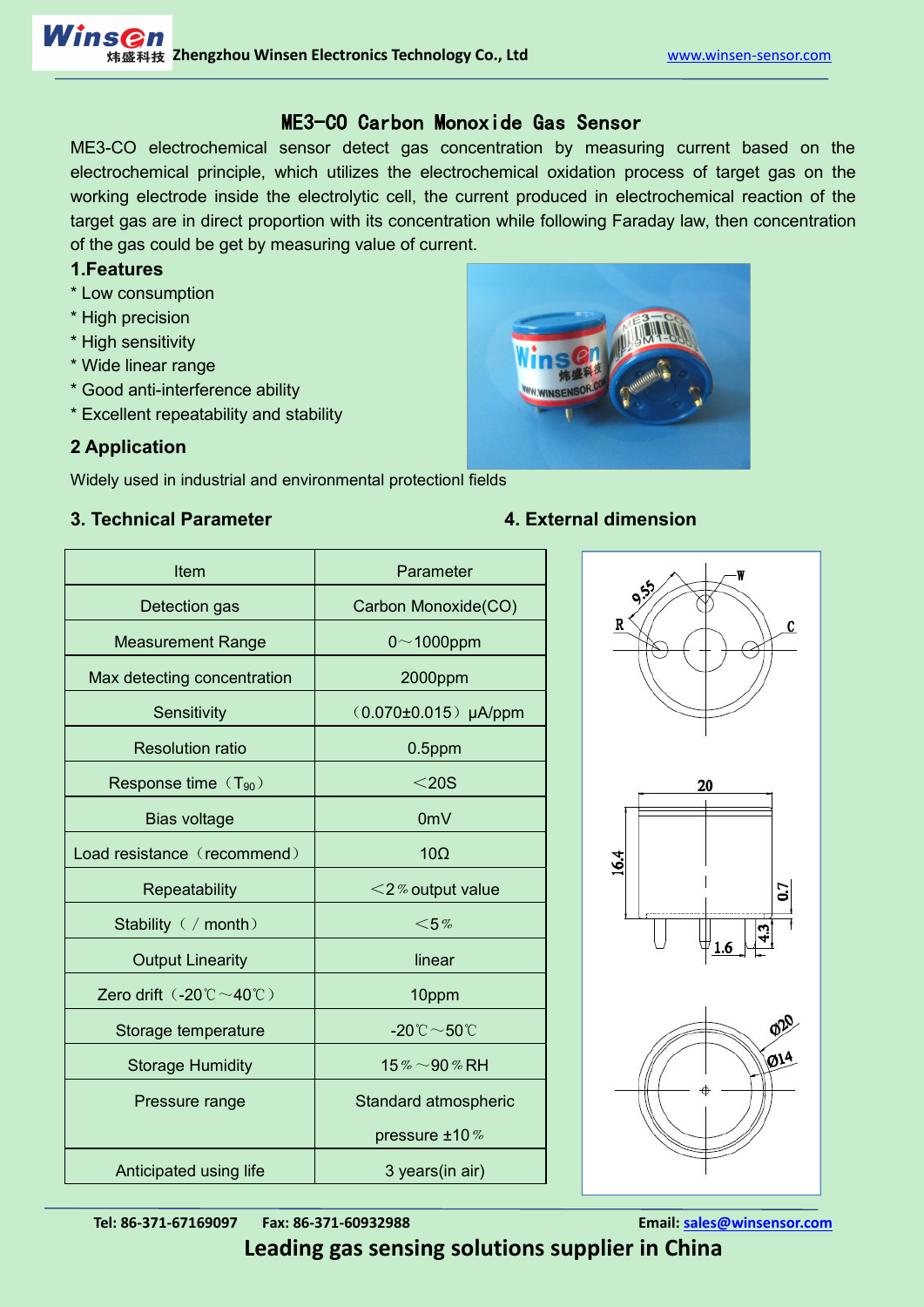## **Basic Circuit**



**Fig2: ME3-CO test circuit**



### **Description of sensor characters**

**Tel: 86-371-67169097 Fax: 86-371-60932988 Email: [sales@winsensor.com](mailto:sales@winsensor.com)**

**Leading gas sensing solutions supplier in China**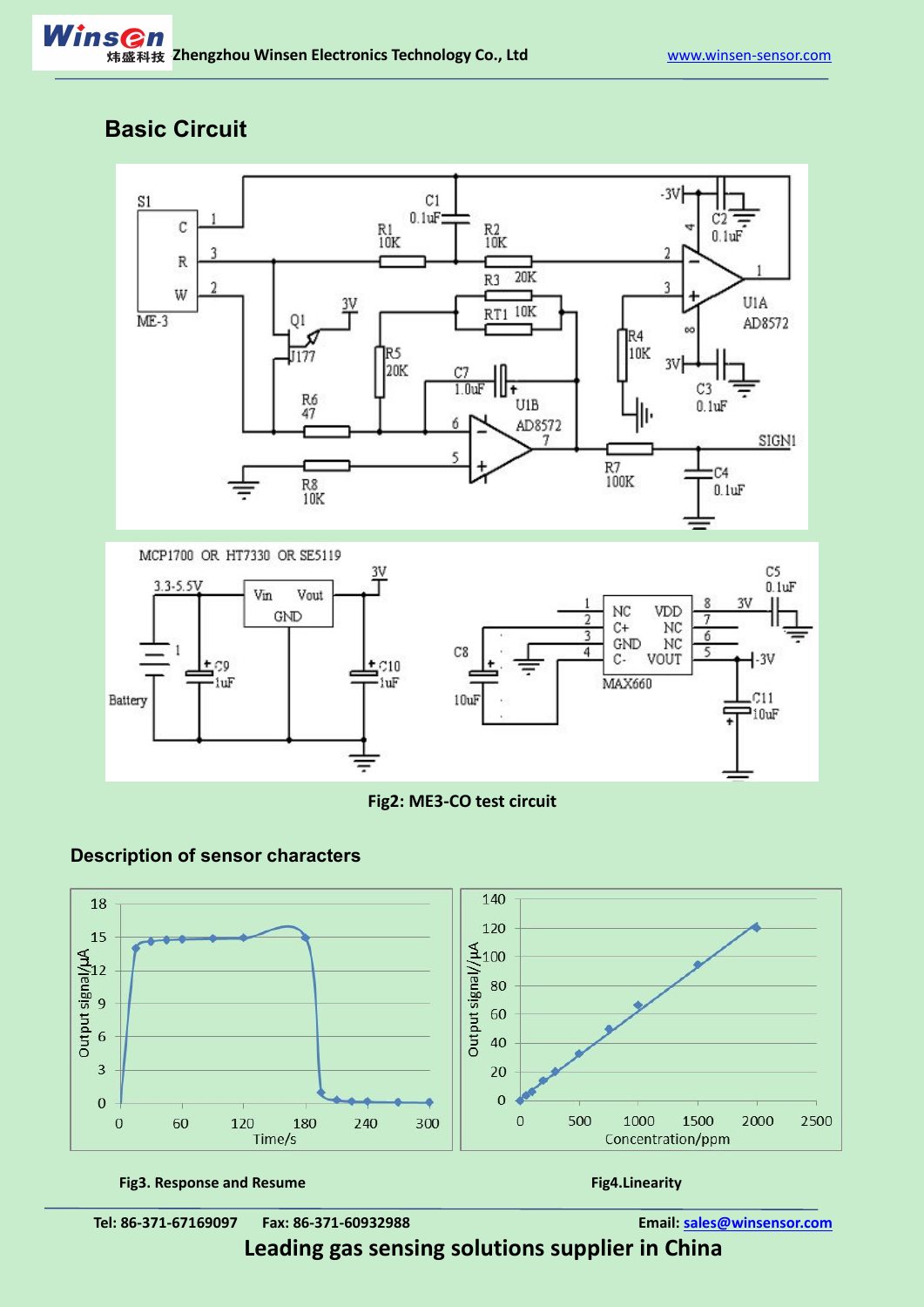



**Fig5.Output of sensor at different temperature Fig6.Zero output ofsensor at different temperature**

### **7.Anti-Interference:**

ME3-CO sensor also responds to other gases besides target gas. Below are the response characteristics of interferential gases

| Gas             | Concentration | ME3-CO |
|-----------------|---------------|--------|
| H2S             | 100ppm        | 0ppm   |
| SO <sub>2</sub> | 20ppm         | 0ppm   |
| H2              | 200ppm        | 100ppm |
| C2H4            | 100ppm        | 100ppm |
| <b>NO</b>       | 35ppm         | 9ppm   |
| NO <sub>2</sub> | 5ppm          | 2ppm   |
|                 |               |        |

### **8.Application Notes:**

- Sensor shall Avoid organic solvent, coatings, medicine, oil and high concentration gases;
- All ME Sensors shall not be encapsulated completely by resin materials, and shall not immerse in pure oxygen environment, otherwise, it will damage the function of sensor;
- All ME sensors shall not be applied in corrosive gas environment, or the sensor will be damaged;
- Please test the sensitivity of gas sensors in clean atmosphere;
- Sensors Shall be avoided to face the gas, which flow directly from front side;
- To avoid to bend and break of pins;
- Blowhole of the sensor should not be blocked and polluted, which will cause the sensitivity decrease;
- Excessive impact or vibration should be avoided;
- Do not use the sensor when the shell is damaged;